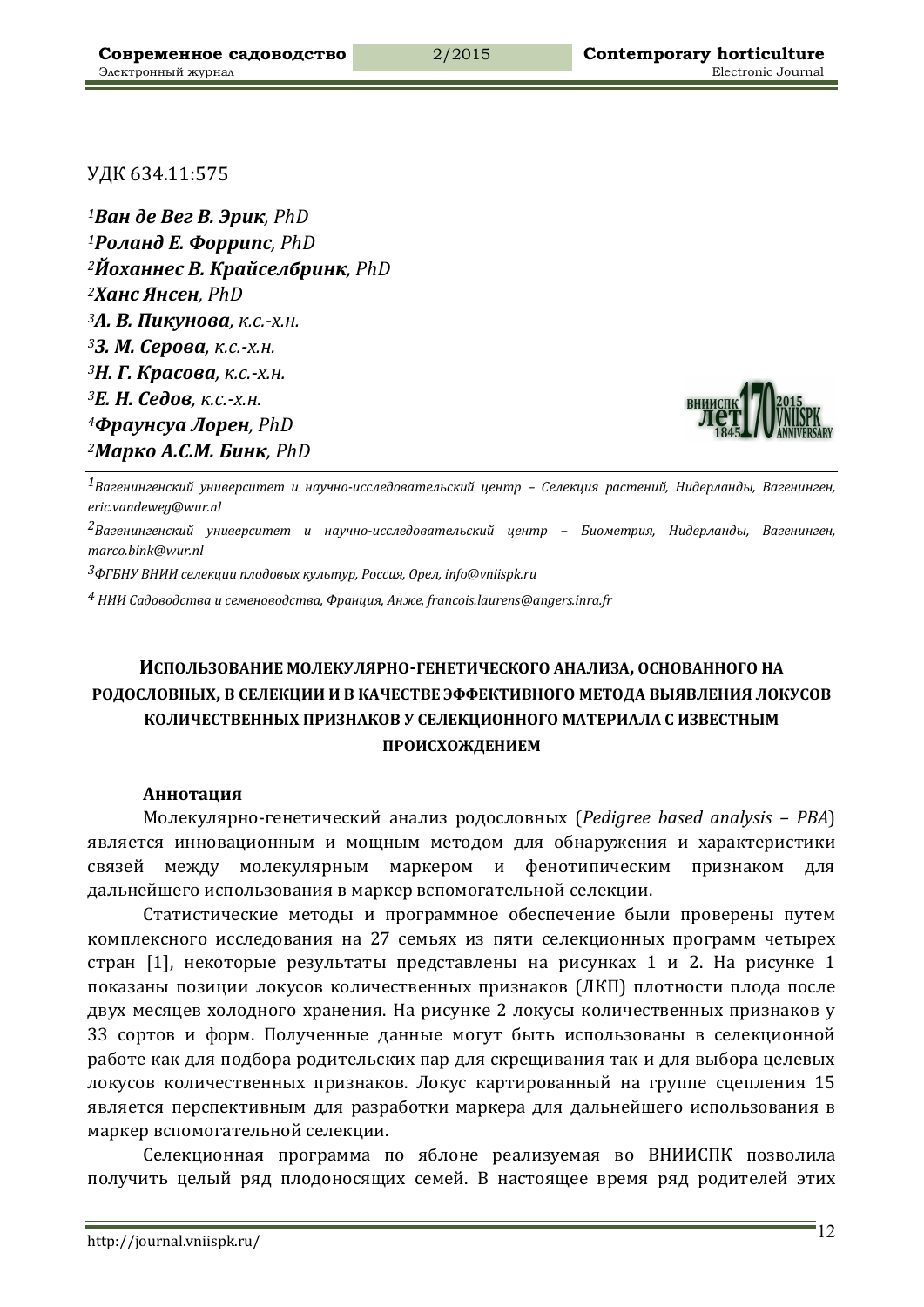семей, а так же некоторые другие сорта были генотипированы с помощью Infinium® 20K SNP маркеров. Первые результаты дали информацию о генетическом разнообразии и родословных. Кроме того, в российских селекционных программах используются родители и предшественники общие с изучаемыми в совместном международном проекте FruitBreedomics. Все это может стать основой для сотрудничества с применением РВА методов.

**Ключевые слова**: маркер вспомогательная селекция, однонуклеотидные полиморфные маркеры (SNP), генотипирование, Rosaceae, *Malus domestica*

## UDC 634.11:576.354.4

*<sup>1</sup> Van de Weg W. Eric, PhD <sup>1</sup> Roeland E. Voorrips, PhD <sup>2</sup> Johannes W. Kruisselbrink, PhD 2Hans Jansen, PhD 3Anna Pikunova, candidate of agricultural sciences (PhD) 3Zoya Serova, candidate of agricultural sciences (PhD) 3Nina Krasova, doctor of agricultural sciences 4Evgeny Sedov, doctor of agricultural sciences 4François Laurens, PhD 2Marco А.С.М. Bink, PhD*

*1Wageningen UR Plant Breeding, Droevendaalsesteeg 1, P.O. Box 386, 6700AJ, Wageningen, The Netherlands, eric.vandeweg@wur.n*

*2 Wageningen UR, Biometris, Droevendaalsesteeg 1, P.O. Box 16, 6700AA, Wageningen, The Netherlands, marco.bink@wur.nl*

*3Russian Research Institute of Fruit Crop Breeding, Russia, Orel, info@vniispk.ru*

*4UMR1345 Institut de Recherche en Horticulture et Semences, AgroCampus-Ouest, 49045 Angers, France, e-mail : francois.laurens@angers.inra.fr*

# **PEDIGREE BASED ANALYSES: A POWERFUL APPROACH FOR QTL DISCOVERY IN PEDIGREED BREEDING GERMPLASM AND SUPPORT ON BREEDING DECISIONS**

#### **Abstract**

Pedigree Based Analysis (PBA) is an innovative and powerful approach for the discovery and characterisation of marker-trait associations for use in marker assisted breeding. The power of PBA comes from the simultaneous analysis of multiple segregating full sib families, the use of breeding germplasm, and the use of known genetic relationships. The use of multiple families allows representation of wide genetic diversity thus increasing probability that desired genes/alleles are presented and segregating. This also allows examination of QTL performance across different genetic backgrounds, thus providing knowledge on the general applicability of results. Finally, the use of multiple families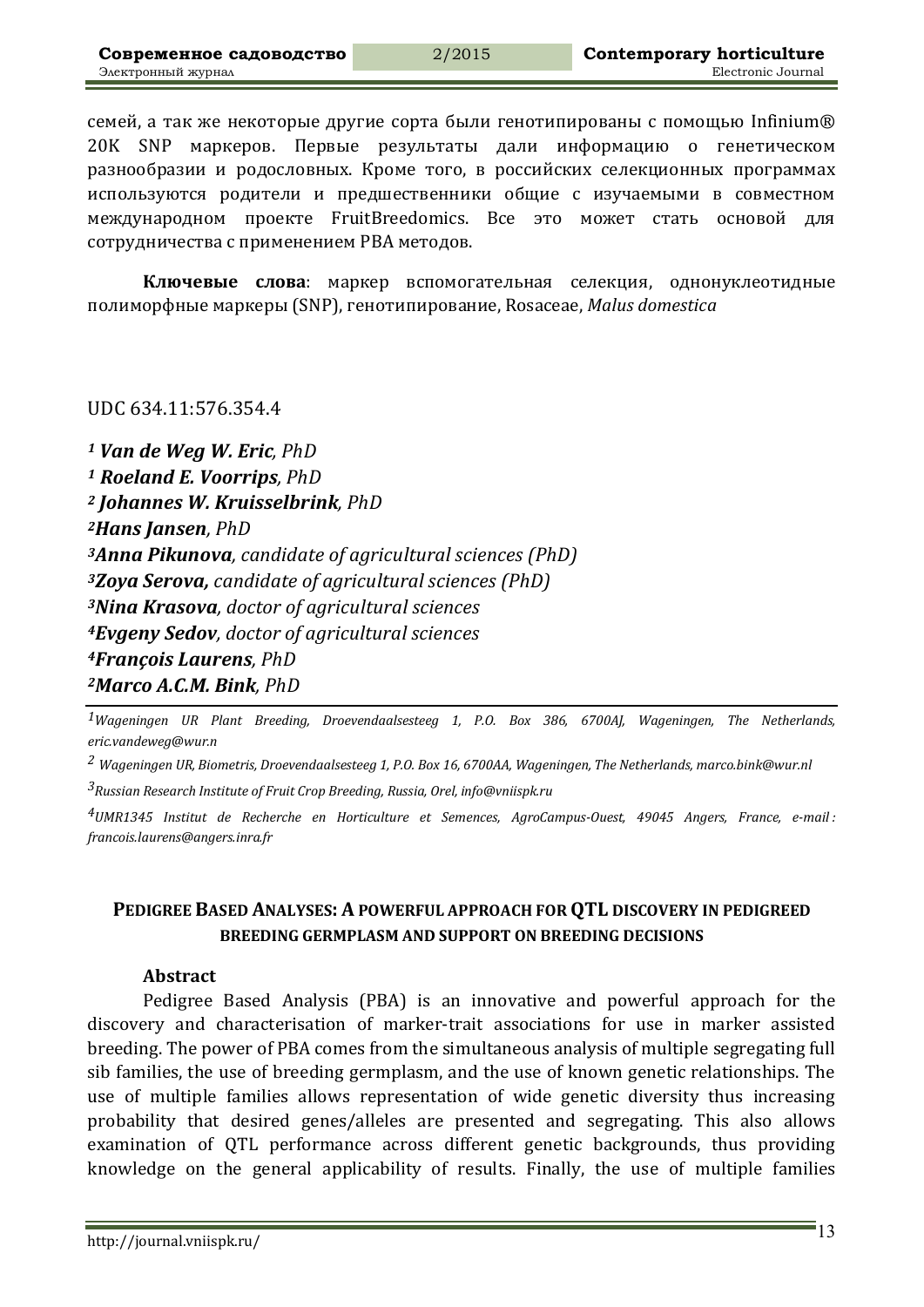increases the population size and thereby the statistical power. The use of breeding germplasm of ongoing breeding activities makes results directly applicable and relevant to the breeder and also reduces experimental costs since plant materials and part of the phenotypic measurements are already available. Finally, PBA provides a framework for extending the population and phenotypic data in time, thereby further strengthening statistical power.

The statistical approaches and software have been validated through an integrated study on 27 families from five breeding programs from four countries [1] from which some results are presented in figures 1 &2. Current PBA software includes FlexQTLTM for QTL discovery and characterization [1], Pedimap for the graphical presentation [2], Visual-FQ, which provides structured guidance through the analyses and FQ-haplotyper which assigns alleles to haploblocks (sets of tightly linked SNP markers).

Key words: marker assisted breeding, marker assisted selection, marker-trait associations SNP, genotyping, Rosaceae, *Malus domestica*

The above mentioned validation study in apple included only 87 SSR markers [1]. The current availability of high-throughput SNP genotyping infrastructures allows marker genotyping at much higher densities, which will contribute to higher mapping resolution and more accurate QTL characterization. FlexQTLTM has recently been adapted to such large scale SNP data. Also, FO-haplotyper software has been developed, which builds highly informative multi-allelic haplotypes comprising consecutive lowly-informative SNPs, thus reducing dataset sizes and computation time without giving in on marker information while also increasing informativeness of single markers beyond that of SSR markers (Fig. 3). Indeed prospects for PBA on Rosaceae have dramatically increased through the availability of SNP arrays for high throughput genome wide genotyping  $[3, 4, 5, 6, 7]$ , of pipelines for the processing of these SNP data into reliable genotype calls [http://compbiotoolbox.fmach.it/assist/], of strategies for composing study germplasm [9] and through the continuous decreasing prices for these arrays. To date, PBA has been embraced by several international and national research programs on apple, peach [9], cherry, strawberry and grape, and wheat and oil palm projects are expected to join soon. In apple, PBA-studies are in progress on, amongst others, fruit firmness, titratable acidity, Brix, crispness, juiciness, aroma, fruit size, fruit color, fruit over color, harvest data, and crop load within the framework of the European project FruitBreedomics [10].

VNIIISPK's apple breeding program has many fruit bearing families. Currently various of its breeding parents and some other Russian cultivars are being genotyped with the Infinium $\otimes$  20K SNP array [6]. First results indicated the applicability of the array on Russian germplasm, thus providing information on the available genetic diversity and pedigree records [Fig. 3, 11]. Moreover, VNIIISPK and other Russian breeding programs have parents and or progenitors in common with the FruitBreedomics study population (Fig. 3). All this could be the prelude to a multi-institution PBA study in Russia with links to European and American PBA studies.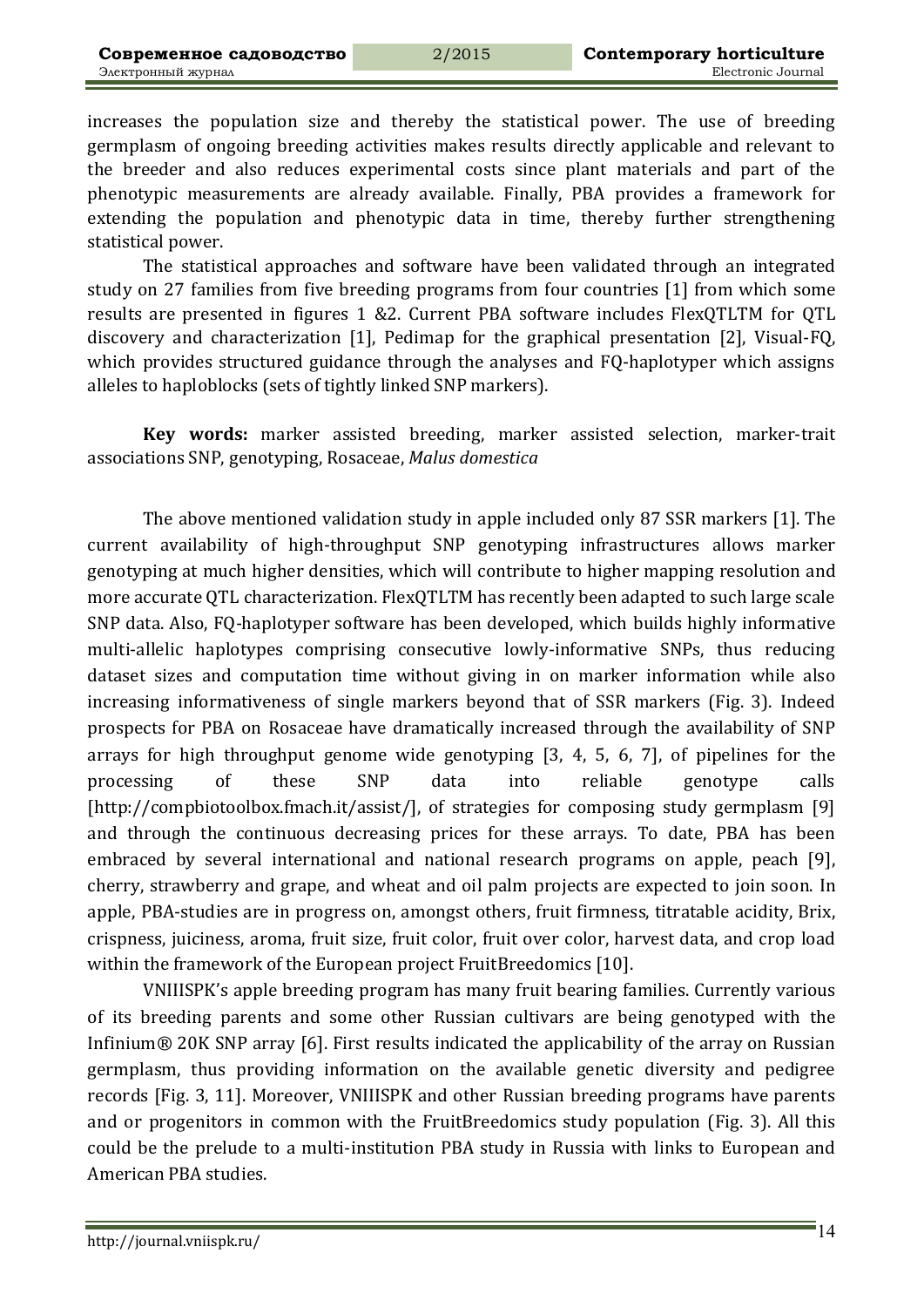

Figure  $1$  – Probable QTL positions for fruit firmness after two months of cold storage following a PBA analyses on 27 full sib families

The starts and ends of chromosomes are indicated by dashed vertical lines. Peaks present the most probable position of QTLs. The probability of the presence of a true QTL on a linkage group  $(LG)$  is reflected by Bayes Factors  $(BFs)$ . The 2lnBFs for the presence of one over no QTL are presented on top of each peak. A value greater than 5 and 10 indicate strong and decisive evidence respectively. This analysis gave no strong evidence for the presence of two QTL on a single LG. These data thus give at least strong evidence for the presence of six QTL. Data are taken from Bink et al. 2014 [1] for their additive QTL model with the Poisson prior distribution  $E(NQTL) = 5$ . ("Q5\_R0").



Figure  $2$  – Estimates of QTL genotype for the 33 parents of the full sib families

Estimates are plotted for those chromosome regions with at least strong (2lnBF10  $\geq$  5) for QTL presence (as presented in Fig. 1). The starts and ends of chromosomes are indicated by dashed vertical lines, and marker positions are indicated by inner ticks at the horizontal axis.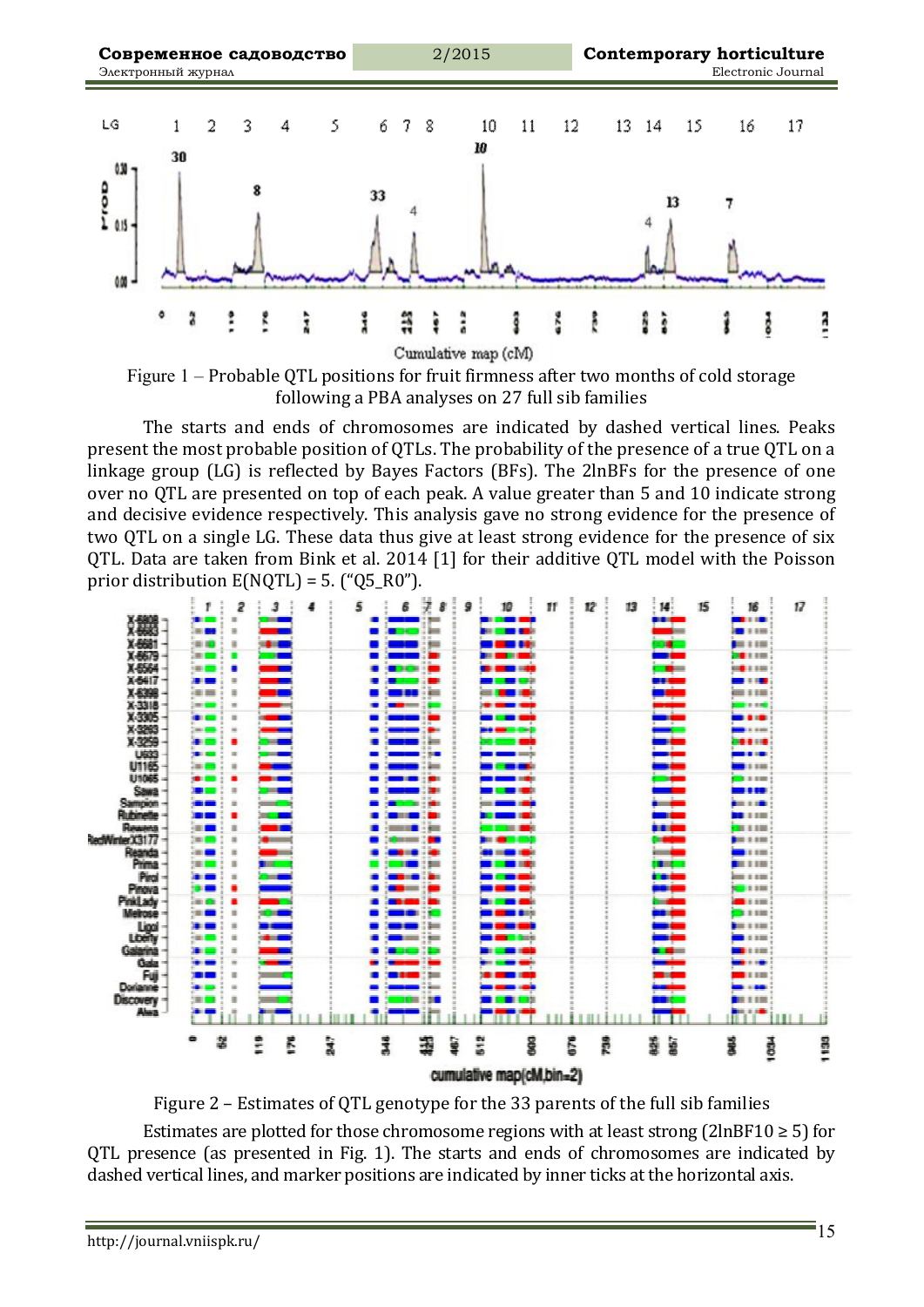The blue, green and red colors indicate positive evidence for QTL genotypes qq(-−), Qq(+-) and QQ(++), respectively. The grey color indicates ignorable evidence for any genotype).

Data are taken from Bink et al. 2014 [1] for their additive QTL model with the Poisson prior distribution  $E(NQTL) = 5$  ("Q5\_R0"). This QTL genotype information can be used in breeding decisions, like for the choice of parents for new crosses and for the QTL to target. The QTL on LG15 seems to be homozygous for the favourable allele for most parents. This may reflect high selection intensity and thereby the importance of this QTL. Also, due to the high level of homozygosity, development and use of markers may not be very cost efficient, especially in case of single marker tests.



Figure 3 – Flow of haploblock alleles over six successive generations from the founder Antonovka Obyknovennaya to four progenies that are part of the OTL mapping study of Fig. 1 & 2 and that are also part of a larger mapping population of 45 individuals, and to two Russian cultivars. Female parentage is indicated by pink and male parentage by blue lines. The two columns within a box indicate homologous chromosome segments. The two numbers within a row indicate the two alleles within a haploblock locus. The three presented haploblock-loci cover the first 4cM of linkage group 12 of apple and comprise nine, seven and ten SNP markers respectively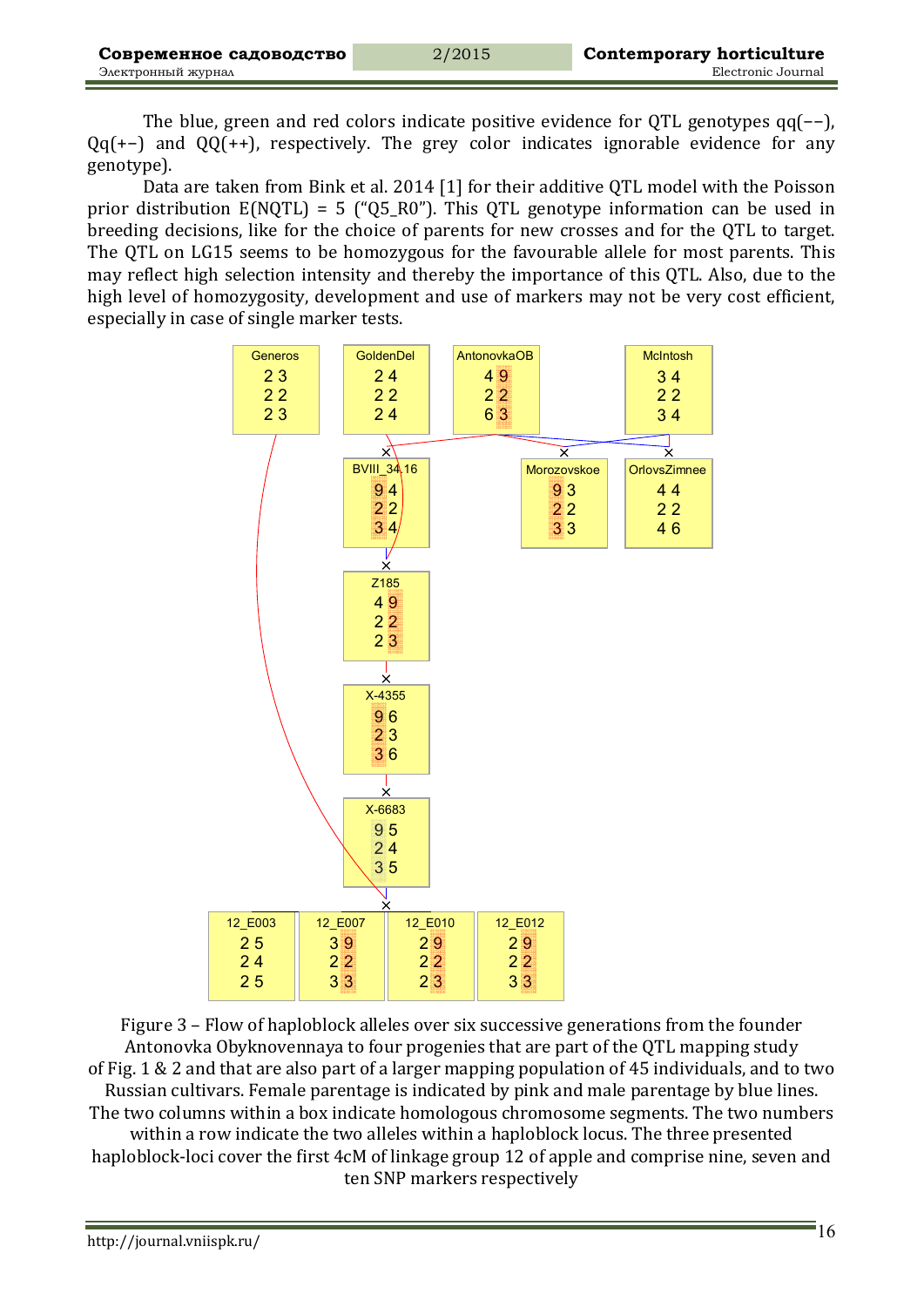Antonovka's haplotype 9-2-3 was passed to the German Breeding selection B VIII 34.16 [11] to the breeding selection Z185 of Wageningen UR, The Netherlands, to two breeding selections of INRA-Angers, France, and finally segregates in a full-sib family of INRA-Angers. Actually, a full LG12-chromosome of Antonovka OB was passed to this family (data not shown), due to which QTL results for this chromosome could be transferable to Russian germplasm. Other Russian breeding germplasm that are in the pedigree of mapping populations of the FruitBreedomics  $[10]$  are Borowitsky (= Charlamowsky), and R12740-7A. On the other hand, Russian breeding programs used western cultivars that are now studied in FruitBreedomics like McIntosh and Wealthy.

Finally, the presented marker data also confirm the pedigree records of Morozovskoe and Orlovskoe Zimnee.

### **Acknowledgements**

Proof of concept and the development of statistical approaches and software has been carried out with financial support from the Commission of the European Communities, specific research program "Quality of Life and Management of Living Resource", QLK5-2002-01492 "High-quality Disease Resistant Apples for a Sustainable Agriculture", the EU seventh Framework Programme by the FruitBreedomics project  $N^{\circ}$ . 265582: Integrated Approach for increasing breeding efficiency in fruit tree crops (http://www.fruitbreedomics.com), and by the USDA-NIFA-SCRI project RosBREED: Enabling marker-assisted breeding in Rosaceae (2009-51181-05808; http://www.rosbreed.org).

#### **References**

1. Bink MCAM, Jansen J, Madduri M, Voorrips RE, Durel C-E, Kouassi AB, Laurens F, Mathis F, Gessler C, Gobbin D, Rezzonico F, Patocchi A, Kellerhals M, Boudichevskaia A, Dunemann F, Peil A, Nowicka A, Lata B, Stankiewicz-Kosyl M, Jeziorek K, Pitera E, Soska A, Tomala K, Evans KM, Fernández-Fernández F, Guerra W, Korbin M, Keller S, Lewandowski M, Plocharski W, Rutkowski K, Zurawicz E, Costa F, Sansavini S, Tartarini S, Komjanc M, Mott D, Antofie A, Lateur M, Rondia A, Gianfranceschi L, van de Weg WE (2014): Bayesian QTL analyses using pedigreed families of an outcrossing species, with application to fruit firmness in apple. Theor Appl. Genet., **127**:1073-1090. DOI 10.1007/s00122-014-2281-3

2. Voorrips RE, Bink MCAM, Van de Weg WE (2012): PEDIMAP: Software for the visualization of genetic and phenotypic data in pedigrees. J. Heredity, **103**:903-907, DOI 10.1093/jhered/ess060

3. Chagné D., Crowhurst RN, Troggio M, Davey MW, Gilmore B, Lawley C, Vanderzande S, Hellens RP, Kumar S, Cestaro A, VelascoR, Main D, Rees JD, Iezzoni A, Mockler T, Wilhelm L, van de Weg WE, Gardiner SE, Bassil N, Peace C (2012): Genome-wide SNP detection, validation, and development of an 8K SNP array for apple. PLoS ONE, 7(2):e31745. DOI: 10.1371/journal.pone.0031745

4. Verde I, Bassil N, Scalabrin S, Gilmore B, Lawley CT, Gasic K, Micheletti D, Rosyara UR, Cattonaro F, Vendramin E, Main D, Aramini V, Blas AL, Mockler TC, Bryant DW, Wilhelm L, Troggio M, Sosinski B, Aranzana MJ, Arús P, Iezzoni E, Morgante M, Peace C Development and evaluation of a 9K SNP array for peach by internationally coordinated SNP detection and validation in breeding germplasm (2012): PLoS ONE, 7(4): e35668. DOI: 10.1371/journal.pone.0035668

5. Peace C, Bassil N, Main D, Ficklin S, Rosyara UR, Stegmeir T, Sebolt A, Gilmore B, Lawley C, Mockler TC, Bryant DW, Wilhelm L, Iezzoni A (2012): Development and evaluation of a genome-wide 6K SNP array for diploid sweet cherry and tetraploid sour cherry. PLoS ONE, **7**(12):e48305. DOI: 10.1371/journal.pone.0048305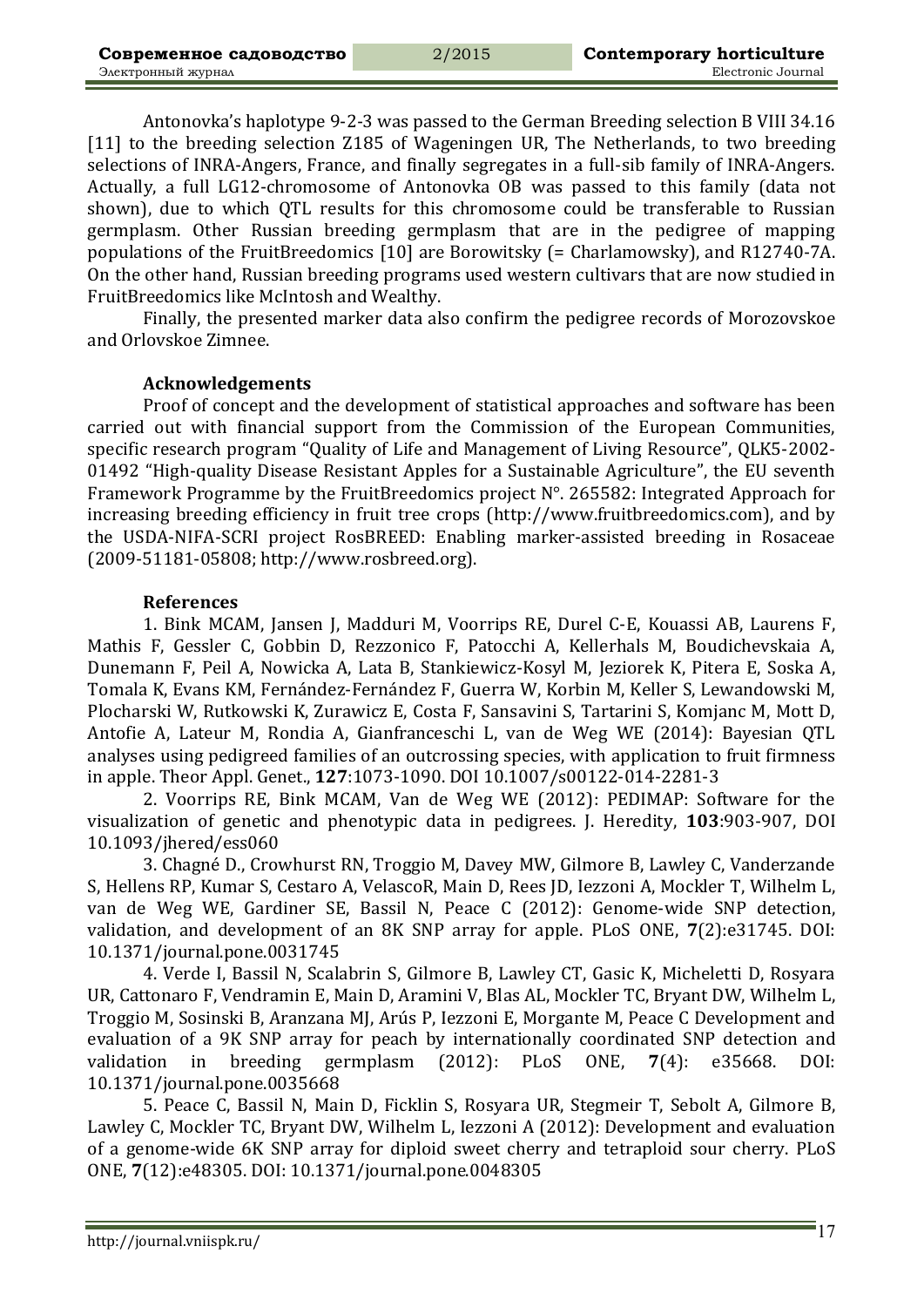6. Bianco L, Cestaro A, Sargent DJ, BanchiE, Derdak S, Di Guardo N, Salvi S, Viola R, Gut I, Laurens F, Chagné D, Velasco R, van de Weg E, Troggio M. (2014): Development and validation of a 20K Single Nucleotide Polymorphism (SNP) whole genome genotyping array for apple (*Malus* × *domestica* Borkh). PLoS ONE, **9**(10): e110377. doi:10.1371/journal.pone.0110377

7. Bassil NV, Davis TM, Zhang H, Ficklin S, Mittmann M, Webster T, Mahoney L, Wood D, Alperin ES, Rosyara UR, Koehorst-van Putten HJJ, Monfort A, Sargent DJ, Amaya I, Denoyes B, Bianco L, van Dijk T, Pirani A, Iezzoni A, Main D, Peace C, Yang Y, Whitaker V, Verma S, Bellon L, Brew F, Herrera R, van de Weg E (2015): Development and Preliminary Evaluation of a 90K Axiom<sup>®</sup> SNP Array in the Allo-octoploid Cultivated Strawberry *Fragaria ×ananassa*. BMC Genomics, **16**:155. Doi:10.1186/s12864-015-1310-1

8. Peace C, Luby J, van de Weg E, Bink M, Iezzoni A (2014): A strategy for developing representative germplasm sets for systematic QTL validation, demonstrated for apple, peach, and sweet cherry. Tree Gen Genom., **10**: 1679-1694. DOI 10.1007/s11295-014-0788-z

9. Rosyara UR, Bink MCAM, van de Weg E, Zhang G, Sebolt A, Dirlewanger E, Quero-Garcia J, Schuster M, Iezzoni AF (2013): Fruit size QTL identification and the prediction of parental QTL genotypes and breeding values in multiple pedigreed populations of sweet cherry. Molecular Breeding, **32**:875-887. DOI 10.1007/s11032-013-9916-y

10. Laurens F, Durel CE, Patocchi A, Peil A, Salvi S, Tartarini S, Velasco R, Weg van de E (2010): Review on apple genetics and breeding programmes and presentation of a new European initiative to increase fruit breeding efficiency. J Fruit Sci, 27: 102-107

11. Pikunova A, Madduri M, Sedov E, Noordijk Y, Peil A, Troggio M, Bus VGM, Visser RGF, van de Weg E (2013): 'Schmidt's Antonovka' is identical to 'Common Antonovka', an apple cultivar widely used in Russia in breeding for biotic and abiotic stresses. Tree Gen. Genom. **10**:261-271. DOI 10.1007/s11295-013-0679-8.

#### **Литература**

1. Bink MCAM. Bayesian QTL analyses using pedigreed families of an outcrossing species, with application to fruit firmness in apple / Bink MCAM, Jansen J, Madduri M, Voorrips RE, Durel C-E, Kouassi AB, Laurens F, Mathis F, Gessler C, Gobbin D, Rezzonico F, Patocchi A, Kellerhals M, Boudichevskaia A, Dunemann F, Peil A, Nowicka A, Lata B, Stankiewicz-Kosyl M, Jeziorek K, Pitera E, Soska A, Tomala K, Evans KM, Fernández-Fernández F, Guerra W, Korbin M, Keller S, Lewandowski M, Plocharski W, Rutkowski K, Zurawicz E, Costa F, Sansavini S, Tartarini S, Komjanc M, Mott D, Antofie A, Lateur M, Rondia A, Gianfranceschi L, van de Weg WE // Theor Appl. Genet. – 2014. –  $N<sup>0</sup>127.$  – P.1073-1090. DOI 10.1007/s00122-014-2281-3 

2. Voorrips R.E. PEDIMAP: Software for the visualization of genetic and phenotypic data in pedigrees. / Voorrips R.E., Bink MCAM, Van de Weg WE // J. Heredity. – 2012. – №103. – Р.903-907. DOI 10.1093/jhered/ess060

3. Chagné D., Genome-wide SNP detection, validation, and development of an 8K SNP array for apple. / Chagné D., Crowhurst RN, Troggio M, Davey MW, Gilmore B, Lawley C, Vanderzande S, Hellens RP, Kumar S, Cestaro A, VelascoR, Main D, Rees JD, Iezzoni E, Mockler T, Wilhelm L, van de Weg WE, Gardiner SE, Bassil N, Peace C // PLoS ONE. - 2012. - №7(2). e31745. DOI: 10.1371/journal.pone.0031745

4. Verde I. Development and evaluation of a 9K SNP array for peach by internationally coordinated SNP detection and validation in breeding germplasm. / Verde I, Bassil N, Scalabrin S, Gilmore B, Lawley CT, Gasic K, Micheletti D, Rosyara UR, Cattonaro F, Vendramin E, Main D, Aramini V, Blas AL, Mockler TC, Bryant DW, Wilhelm L, Troggio M, Sosinski B, Aranzana MJ, Arús P, Iezzoni E, Morgante M, Peace C // PLoS ONE. – 2012. – №7(4). – e35668. DOI: 10.1371/journal.pone.0035668